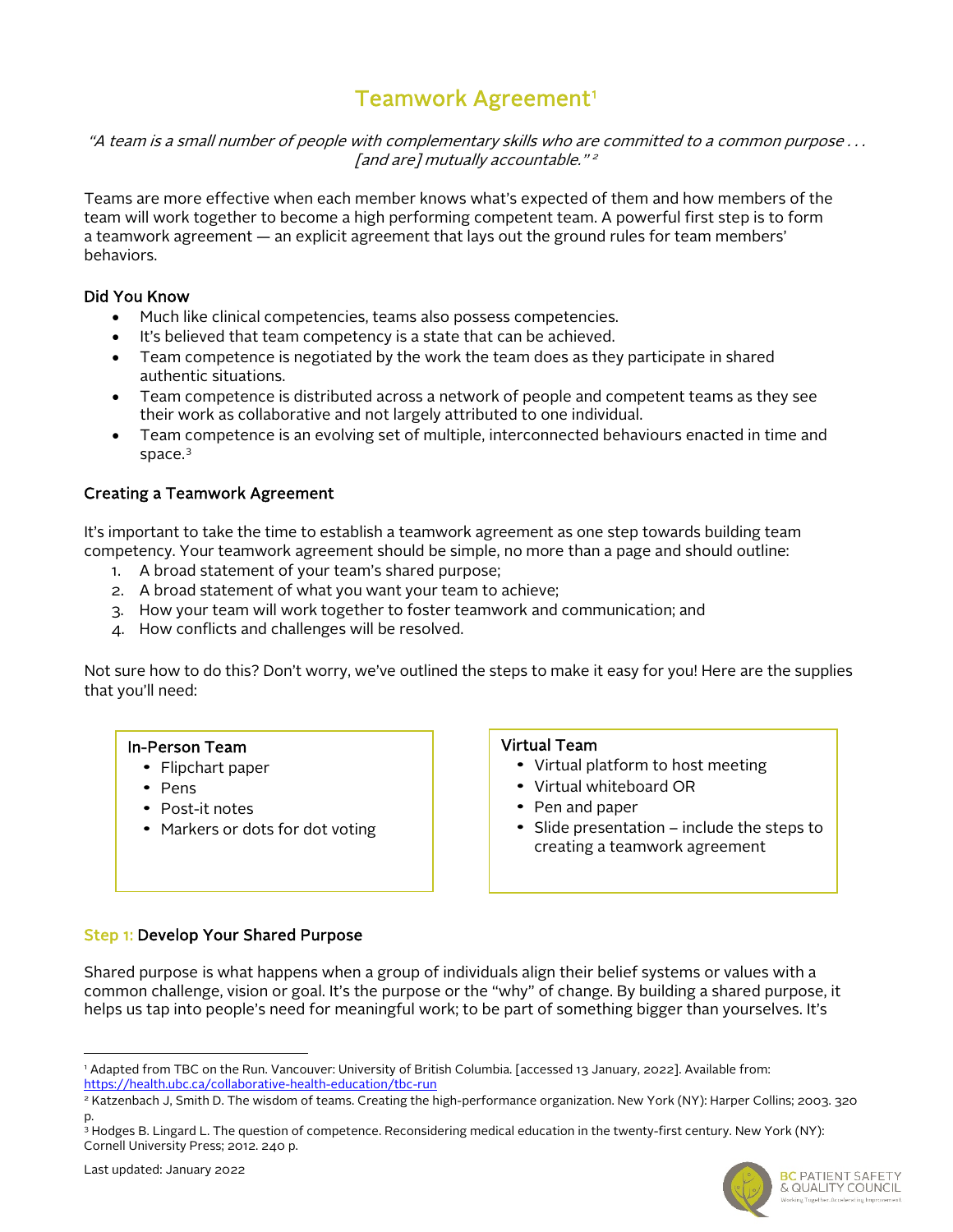about finding common ground between our values, beliefs and aspirations and working towards a common goal.[4](#page-1-0)

Ask your team to reflect on their own personal values and ambitions. During a team meeting, ask the following questions to help you inform your thinking around your purpose as a team. Sometimes it's helpful to send these questions out in advance to allow team members time for reflection.

| <b>Questions for Consideration</b>                                                      | <b>Answer</b> |
|-----------------------------------------------------------------------------------------|---------------|
| What are the values and ambitions<br>that we have in common that align<br>us as a team? |               |
| How are we engaging everyone on<br>this team to achieve our shared<br>purpose?          |               |
| How are we listening and<br>incorporating the perspectives of<br>everyone on this team? |               |
| As a team, how are we placing<br>equal value on everyone on our<br>team?                |               |

Next:

- Review the responses.
- Look for common themes and patterns, highlight or place a dot beside them.
- As a group, dot vote or come to a consensus on the themes or patterns within each question you would like to have represented in your shared purpose.
- Create a broad statement about what you want your team to achieve.

Dot voting is a simple group activity for recognizing preferences among limited options:

- Participants are each given a set number of dot stickers.
- They place dot stickers next to options presented that they like.
- Options with the most dots "win".
- Dot voting can be done virtually using a virtual whiteboard with participants placing a mark (dot or x) beside an item on the screen.

## Sample Shared Purpose

#### Shared Purpose:

Our shared purpose is to provide quality, person- and family-centred care every day with our values of teamwork, communication, compassion and honesty guiding us.

<span id="page-1-0"></span><sup>4</sup> National Health Service. Leading large-scale change: A practical guide. [internet] NHS: Leeds; 2011. [cited 2, July 2020]. 123 p. Available fro[m https://www.england.nhs.uk/publication/leading-large-scale-change/](https://www.england.nhs.uk/publication/leading-large-scale-change/)

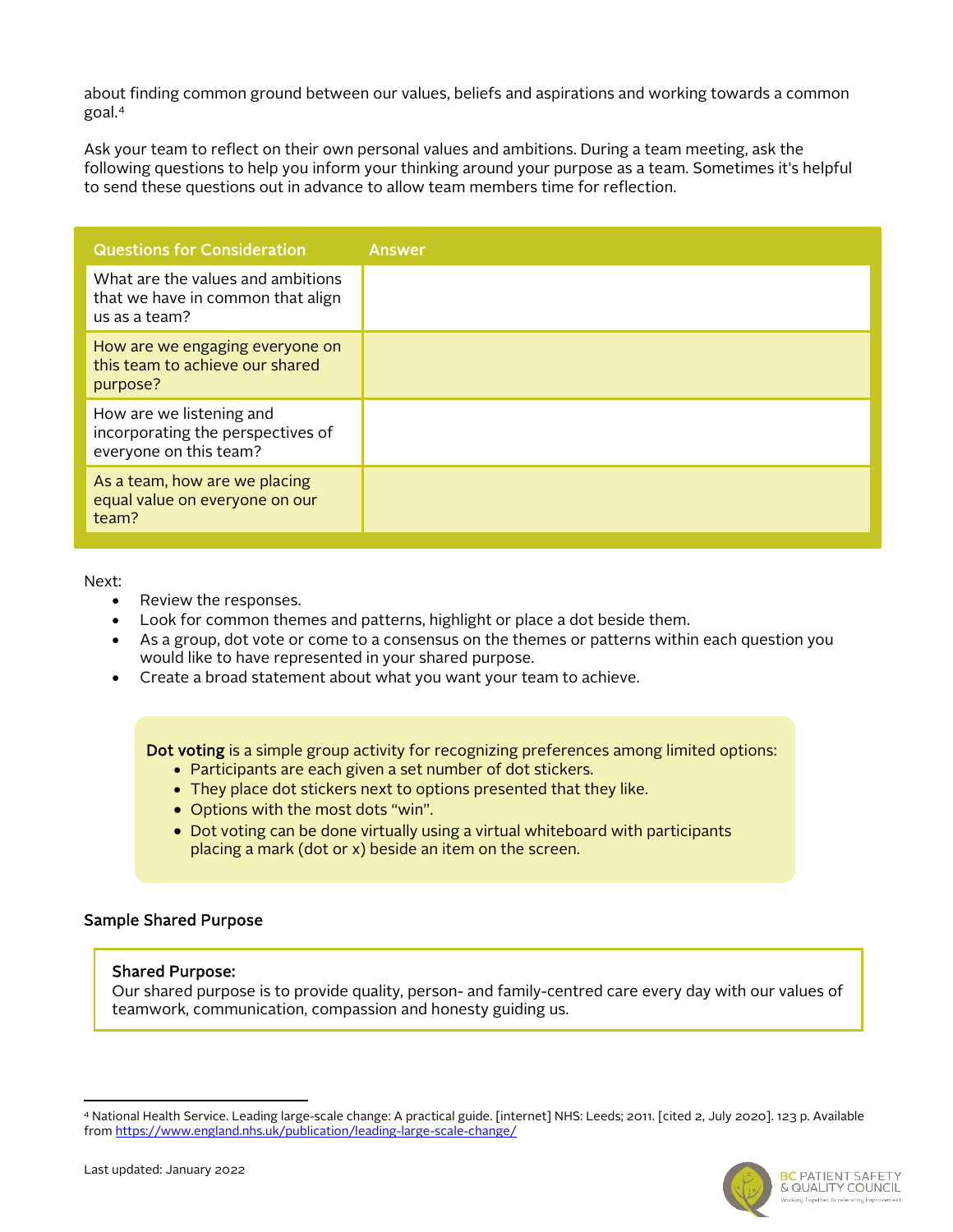# Step 2: Create a Broad Statement of What You Want to Achieve as a Team

Discuss what you want to achieve with the teamwork agreement. Consider:

- The values and ambitions that you share as a team reflect on your shared purpose.
- What are you committing to?
- *Why* are you committing to it?
- What would you like the outcome to be?

From this discussion, create a broad statement to illustrate the team's commitment to the teamwork agreement.

## Sample Team Commitment:

To advance the teamwork and communication of the [team name] team, we have created this teamwork agreement to define how we will work together.

Each member of the team is responsible and accountable to uphold our agreement as we work together to improve our teamwork and communication, as well as the outcomes of our patients or clients.

## Step 3: Setting the Foundation for Working Together

Reflect and consider what expectations team members have of each other.

Consider what is working well and what isn't. These might include:

- Well:
	- o Good communication
	- o Respectful
	- o Responsive
- Not working well:
	- o People not completing their tasks
	- o Personality styles
	- o Domineering team members
	- o Team members that don't contribute

Consider and discuss challenges unique to working with an interprofessional group. These might include:

- Different jargon or language
- Perceived hierarchies
- Different knowledge bases
- Understanding different team member roles
- Team members at different stages in their profession
- Stereotyping

## Step 4: Working Together

Leverage the previous discussion and invite your team to decide how you will work together to foster teamwork and communication to achieve your shared purpose.

Outline the positive things the team wants to encourage. We've highlighted more steps to guide you: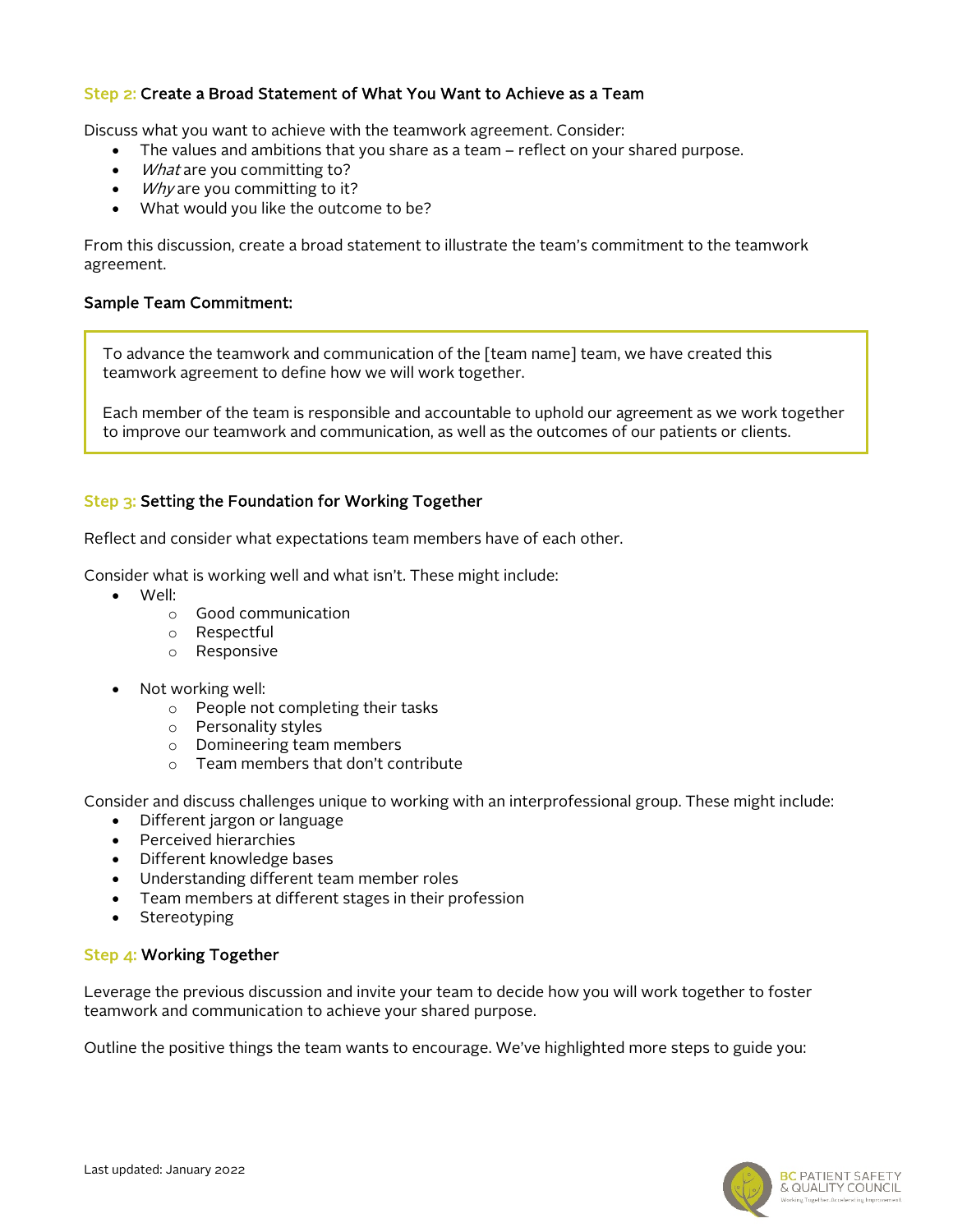## In person team – You will need:

- Flipchart paper
- Pens
- Post-it notes
- Markers or dots for dot voting

Using post-it notes, have team members individually identify things they think will contribute to effective teamwork and communication.

These might include such things as:

- Respect
- Trust that others will contribute and complete their tasks
- Accountability
- Honesty and transparency
- Equal participation
- Good communication

From here, you may need to remove duplicates or theme similar ideas together.

# Virtual team – You will need:

- Virtual platform to host meeting
	- Virtual whiteboard OR
- Pen and paper
- Slide presentation include the steps in this guide

On your virtual whiteboard or on paper, have your scribe capture things that team members individually identify that they think will contribute to effective teamwork and communication.

These might include such things as:

- Respect
- Trust that others will contribute and complete their tasks
- **Accountability**
- Honesty and transparency
- Equal participation
- Good communication

From here, you may need to remove duplicates or theme similar ideas together.

Once the duplicates have been removed and similar ideas have been themed, invite team members to dot vote on the top six items that they would like to see included in your teamwork agreement on how they want to work together.

As a group, review the top six items that received the most dots and discuss. Do these reflect what the team would like to see included? Anything missing? Come to a consensus on the list and this will form the foundation of how your team will work together.

# Step 5: Resolving Conflicts and Challenges

Using post-it notes (individually), a virtual whiteboard or through a discussion using a pen and paper have team members identify things they think will contribute to the effective resolution of conflict and challenges when they arise. These could include:

- Direct communication
- Addressing conflicts before they become destructive
- Creating the space for all team members to participate

Have everyone share their individual ideas. You may need to remove duplicates or theme similar ideas together.

Once the duplicates have been removed and similar ideas have been themed, invite team members to dot vote (in-person individually), on the top six items they would like to see included in your teamwork agreement on how they want to resolve conflict and challenges.

As a group, review the top six items that received the most votes from the voting process and discuss. Do these reflect what the team would like to see included? Anything missing? Come to a consensus on the list and this will form the foundation of how your team will resolve conflict and challenges.

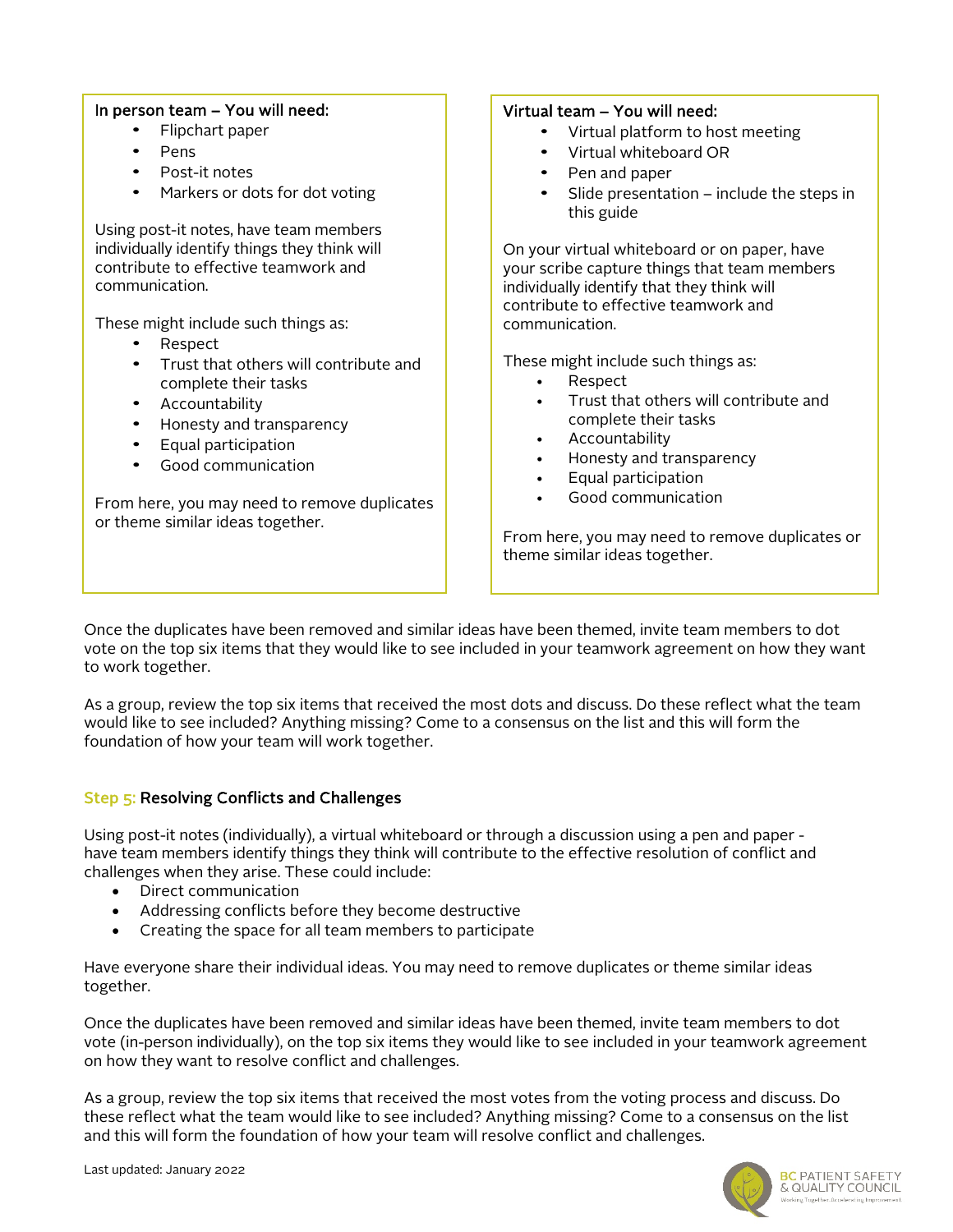# Step 6: Tie the Pieces Together

Now it's time to pull it all together. Remember, your teamwork agreement should include:

- 1. A broad statement of your team's shared purpose;
- 2. A broad statement of what you want your team to achieve;
- 3. How your team will work together to foster teamwork and communication; and
- 4. How conflicts and challenges will be resolved.

Implementing Your Agreement:

- It's helpful to post your teamwork agreement somewhere visible.
- Refer to the agreement when you sense that the team is not functioning as it should.
- Challenge team members to adhere to the agreement early and often.
- Model the group guidelines in your own practice.
- Make a point to revisit the agreement occasionally. It needs to be a living document that changes as your team changes. Decide as a team how often this will be.

#### Tips for facilitating team meetings virtually:

- Set an agenda ahead of time with a clear purpose for the meeting.
- Assign roles for members of your team such as: scribe, chat box monitor, timekeeper, technology support.
- Prepare a visual focal point a slide with an agenda, photo and graphics.
- Give everyone the chance to contribute or play an active role in the meeting.
- Test your technology in advance and be sure that your team members can access the technology required for the meeting.
- Prepare for a slow start.
- Engage with people right away so all voices are "in the room."
- Have a lower-tech back-up plan.
- Wrap up with clear agreements and action items.
- Follow up after the meeting with notes, minutes or a summary.